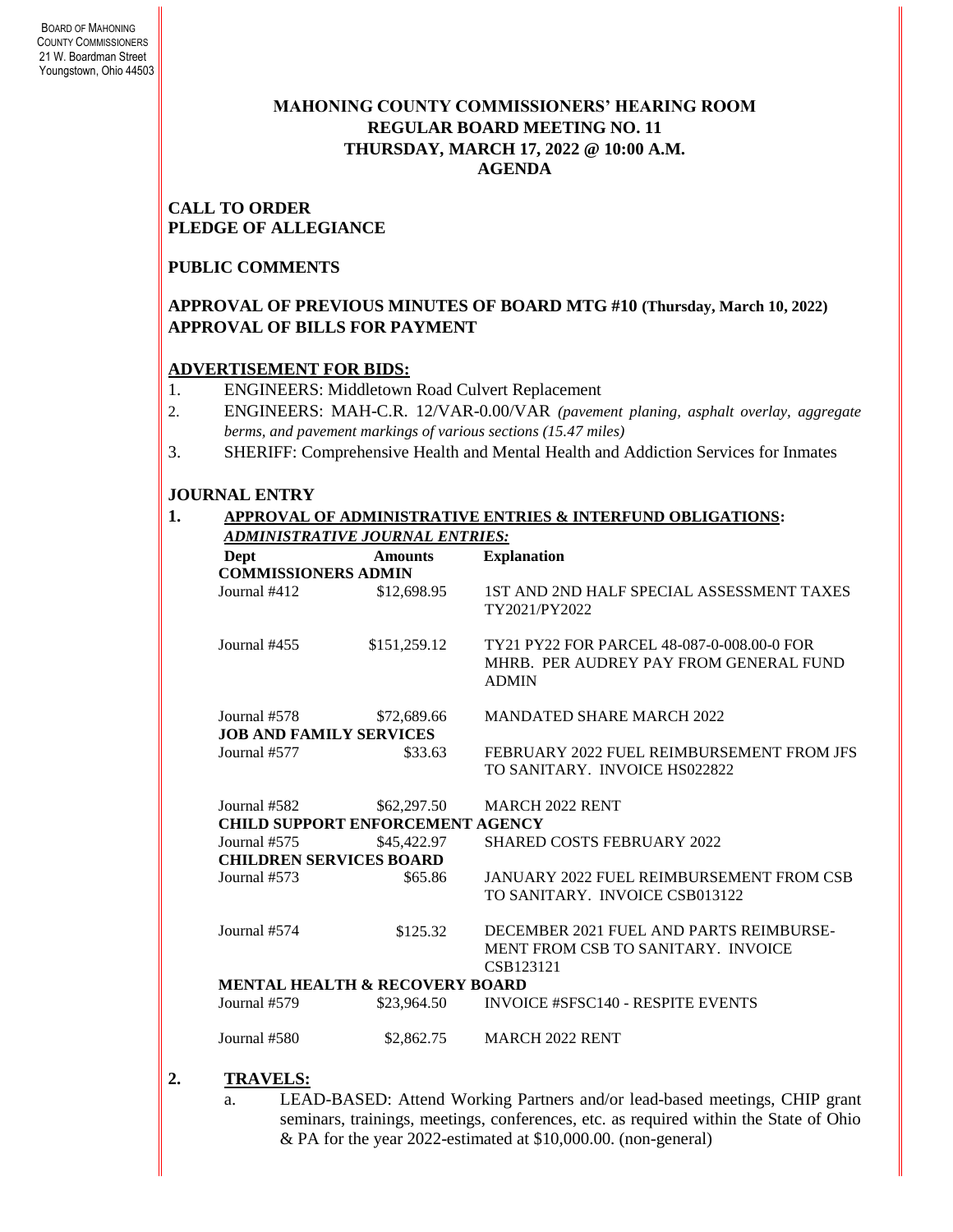# **3. AGREEMENTS:**

- a. CONVENTION & VISITORS: Agreement with Ad-Racks, Inc., for literature distribution services in the estimated amount of \$4,992.00. (non-general)
- b. CONVENTION & VISITORS: Agreement with WineBuzz, Ltd for 2022 advertising services in the amount of \$1,200.00 (non-general)
- c. CONVENTION & VISITORS: Agreement with Diane Rock Gacom/Northern Ohio Tourism, dba Rocky Hill for 2022 advertising services in the estimated amount of \$3,825.00. (non-general)
- d. ENGINEERS: Agreement with Mastermind, LLC for CEAO Safety Studies FY2022 Project in the amount of \$48,800.00. (non-general & ODOT 90% reimbursement)
- e. ENGINEERS: Agreement with TSI Western Star for repairs to vehicle #62 in the estimated amount of \$1,144.00. (non-general)
- f. ENGINEERS: Agreement with Commercial Truck & Trailer, Inc., for repairs to vehicle #83 in the estimated amount of \$1,072.08. (non-general)
- g. ENGINEERS: Agreement with Hill International Trucks, LLC for repairs to vehicle #83 in the estimated amount of \$1,756.79. (non-general)
- h. ENGINEERS: Agreement with Fyda Freightliner Youngstown, Inc., for repairs to vehicle #57 in the estimated amount of \$1,972.74. (non-general)
- i. ENGINEERS: Agreement with DNNJ3, LLC for purchase of real property needed for Western Reserve, Market to South Avenue Project in the amount of \$18,750.00. (nongeneral)
- j. JOB & FAMILY: Agreement with ABM Parking for DHS/CSEA Division parking passes in the amount of \$1,038.00. (non-general)

# **4. CHANGE ORDERS:**

a. ENGINEERS: Change Order No. 3 with Lindy Paving, Inc., for the South Avenue Widening Project in a decrease amount of \$148,499.90. (non-general)

### **RESOLUTIONS**

| <b>ADDITIONS:</b>        |                |                                                  |
|--------------------------|----------------|--------------------------------------------------|
| Dept                     | <b>Amounts</b> | <b>Explanation</b>                               |
| <b>SANITARY ENGINEER</b> |                |                                                  |
| Journal #570             | \$250,000.00   | BUDGET ADDITION TO PROJECT #06088 ELLS-          |
|                          |                | WORTH SANITARY SEWER IMP 541 INCREASE            |
|                          |                | ARCHITECT/ENGINEER SERVICES FOR PROFES-          |
|                          |                | SIONAL ENGINEERING SERVICES                      |
| <b>PROBATE COURT</b>     |                |                                                  |
| Journal #479             | \$74,503.00    | BUDGET ADDITION TO ORG #1465540 PROBATE          |
|                          |                | <b>COURT SPECIAL PROJECTS INCREASE PERSONNEL</b> |

# **2. RECORD OF BIDS:**

- a. LEAD-BASED: CHIP RE-HAB/Lead Hazard Control work located at 172 Marion Avenue, Struthers, Ohio 44471.
- b. SANITARY: Five Points Pump Station, Improvement #490 Boardman, Poland and Springfield Townships, Mahoning County, Ohio.

# **3. RESOLUTIONS**:

- a. ENGINEERS: Resolution of Necessity-to purchase one (1) Kobelco Excavator from Southeastern Equipment Company through the State of Ohio Purchasing Program in the estimated amount of \$114,570.00.
- b. ENGINEERS: Resolution of Necessity-to purchase two (2) Western Star Front Axle Chassis Trucks with accessories from Truck Specialists, Inc., through State of Ohio Purchasing Program in the estimated amount of \$208,944.00.